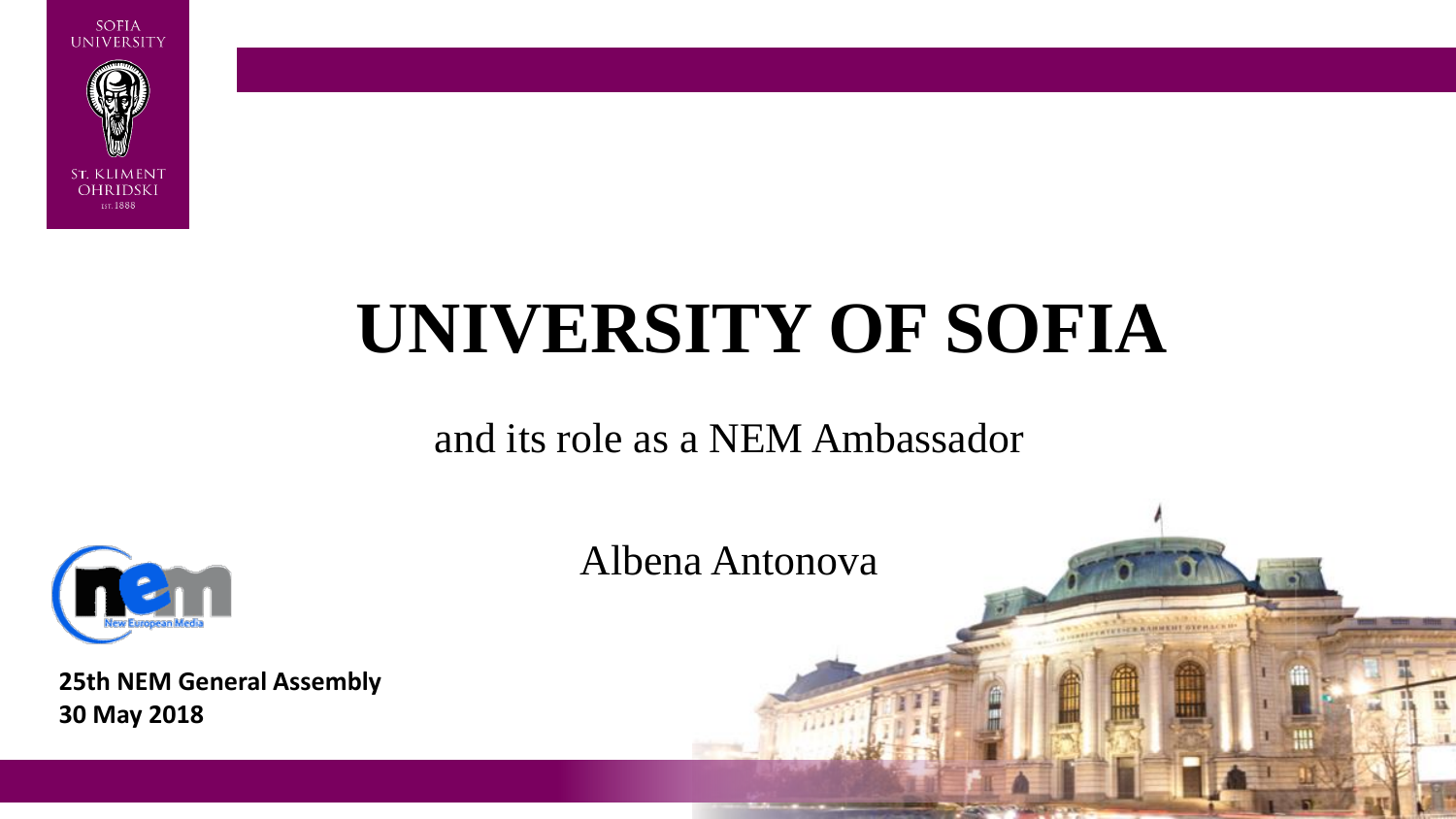

### Presentation outlines:

- Sofia University in Brief;
- Centre of Information Society Technologies (CIST) at SU;
- The scope of ICT research in CIST, SU;
- Our role as a NEM ambassador;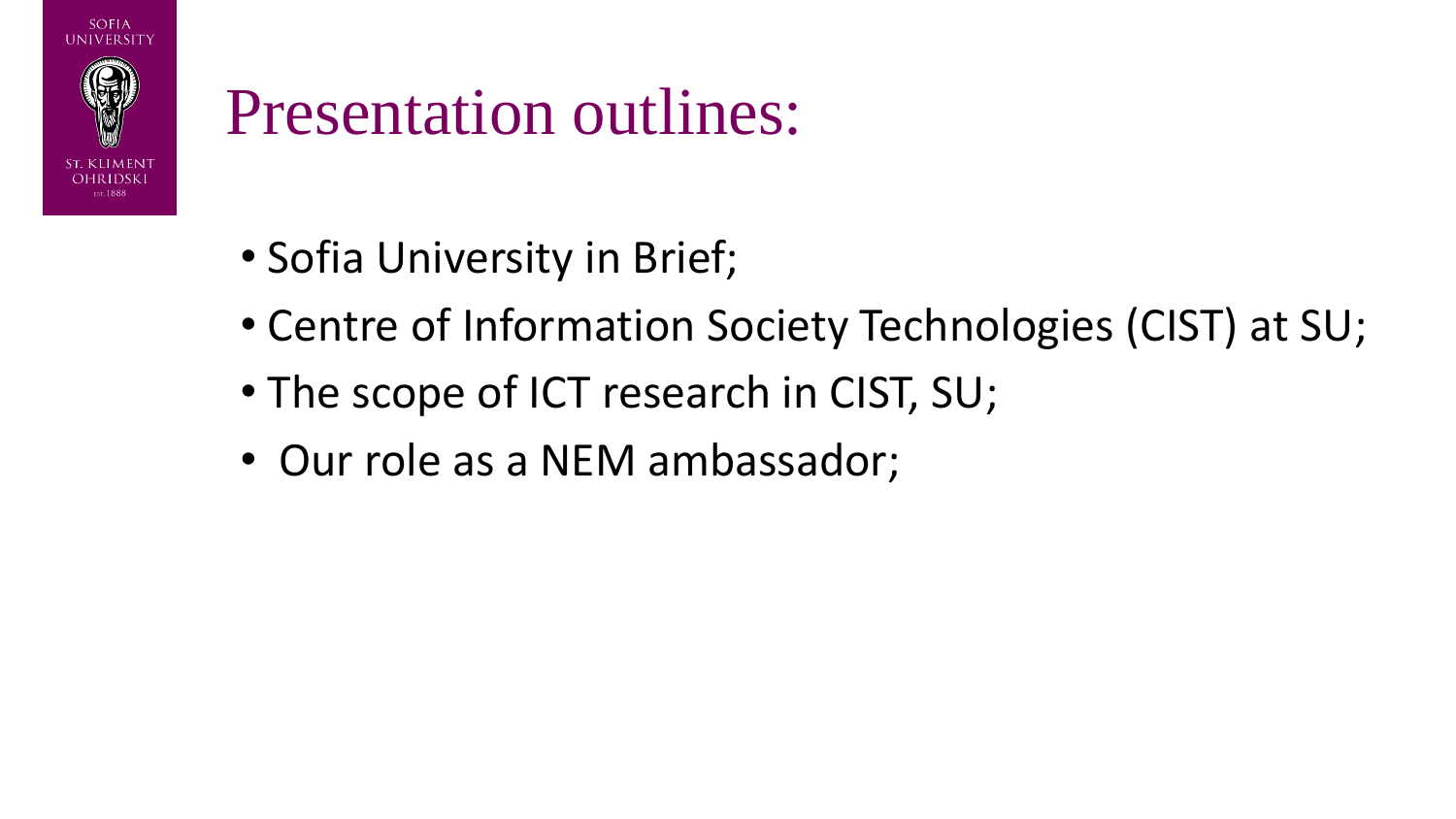## Sofia University in brief

- Established in 1888, Sofia University "St. Kliment Ohridski" is the first and the biggest university in Bulgaria and its main academic, research and cultural center.
- Sofia University has 16 faculties, including many research centres and laboratories in various scientific domains.
- It employs about 1700 academic staff, involved in teaching activities on more than 117 subject programmes.

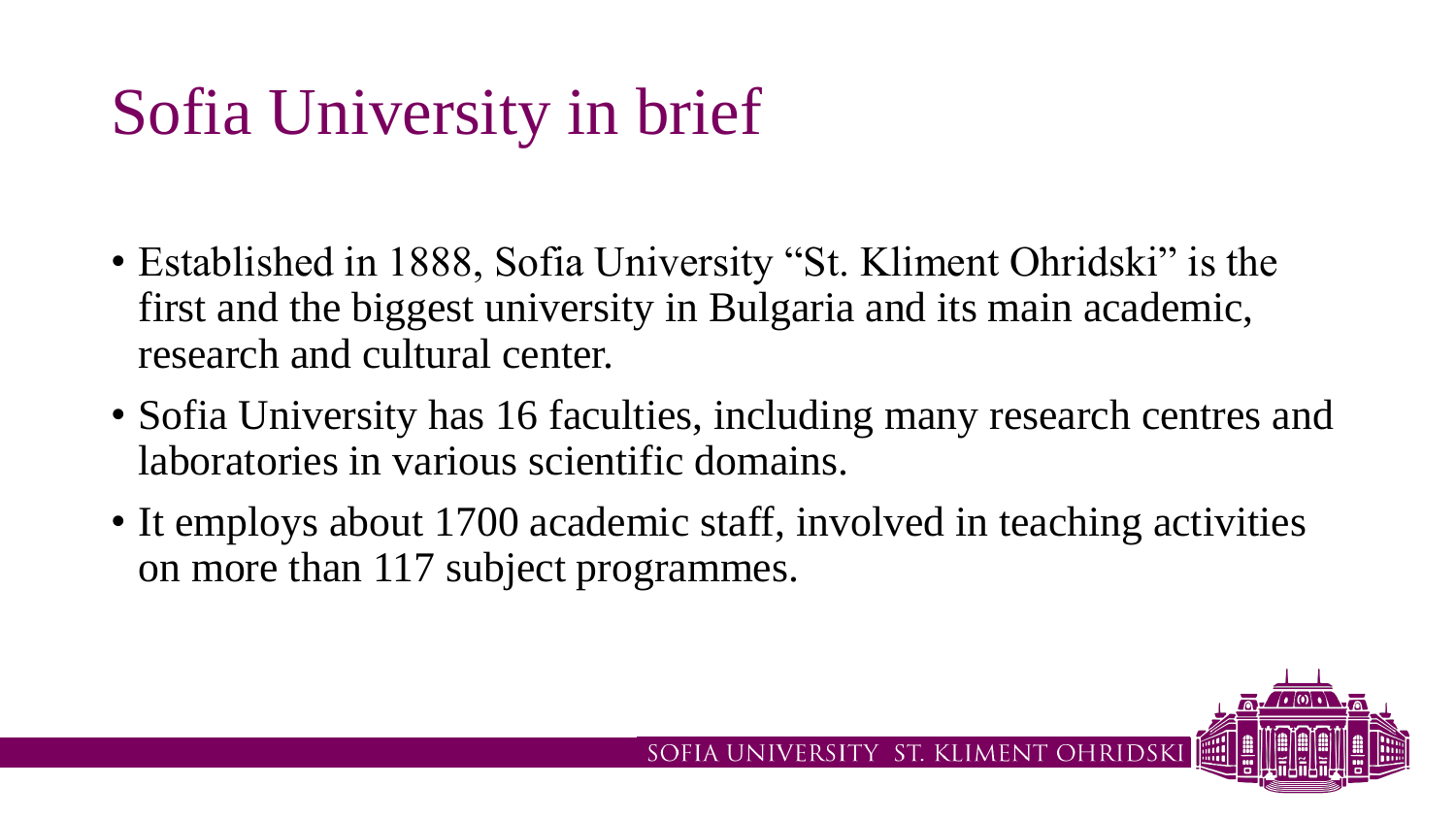## The Centre of IST (CIST) profile

- The **Centre of Information Society Technologies (CIST)** is established in 1999 as a result of research project as a Centre of Excellence in the field of Information Society Technologies and as a part of the **Faculty of Mathematics and Information (FMI) at Sofia University.**
- It provides research activities and educational services in the field of ICT technologies offered to wide variety of stakeholders both in public and private sector.
- The research team of CIST is recognized as the most successful research team in Bulgaria regarding project participation in 6th FP and 7th FP nationally and internationally.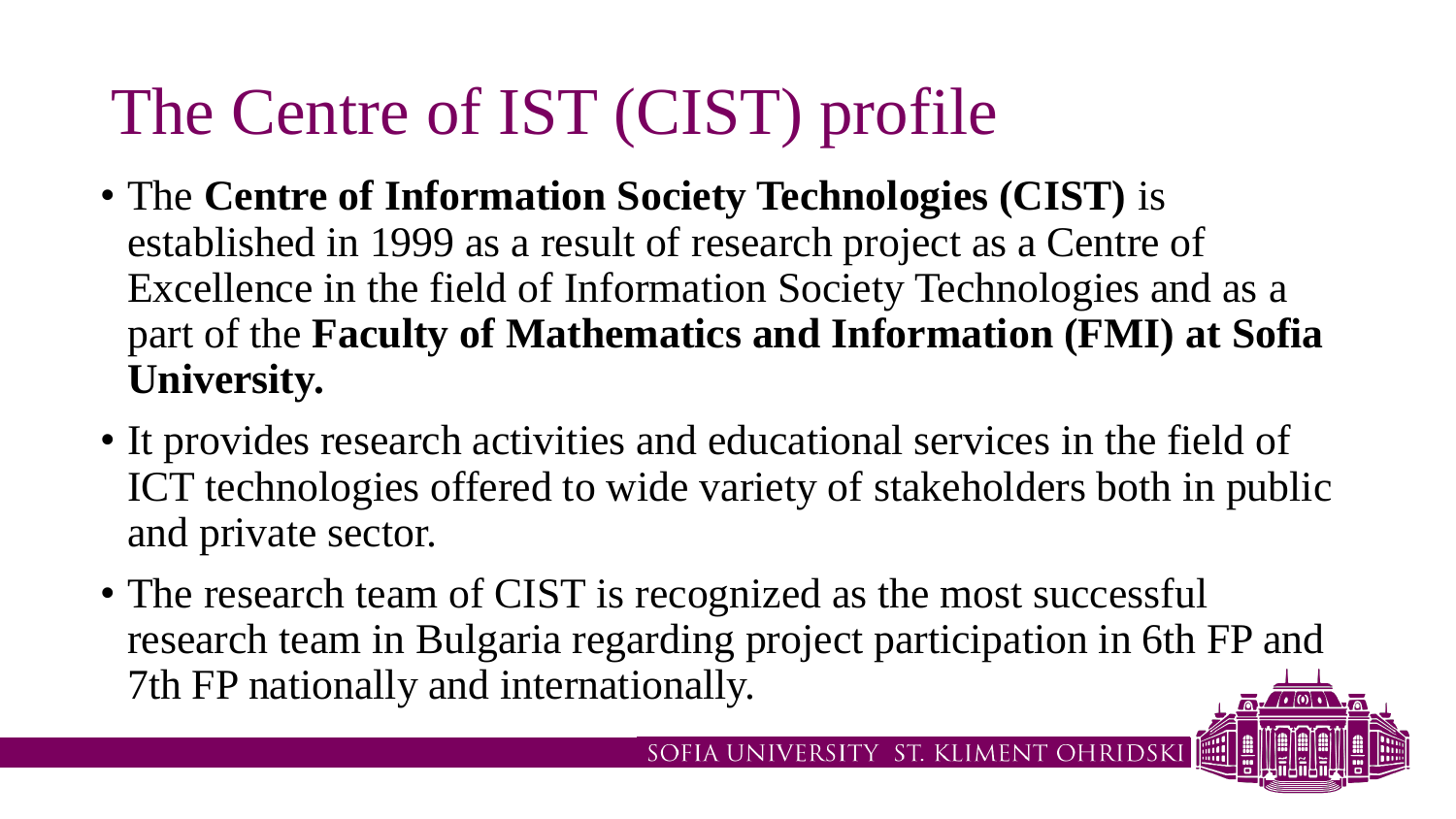## The profile of CIST

### CIST has implemented more than 70 projects, as follows:

- 4 projects under Horizon 2020 in fields like Software Games Assets, Digital Platform in Energy domain, Intersectoral Mobility, EURAXESS;
- 1 INTEREG project in Digital Transformation of Creative Industries, Health and Advanced manufacturing;
- 14 projects in 7<sup>th</sup> FP in eLearning and Knowledge Management, Sharing Digital Resources in the Education Community, Technology-enhanced Learning;
- 11 projects in 6<sup>th</sup> FP in Extended Enterprise Management, e-Government, European Knowledge Society, Development of Network for Digital Technologies;
- 15 projects in  $5<sup>th</sup> FP$  and 7 projects in  $4<sup>th</sup> FP$  in ICT implementation;
- 25 projects funded by Erasmus+, Lifelong Learning, eContent, CIP, SOCRATES, TEMPUS, PHARE and other Programmes;
- Many projects financed by different Operational Programmes of the Structural Funds and the National Science Fund.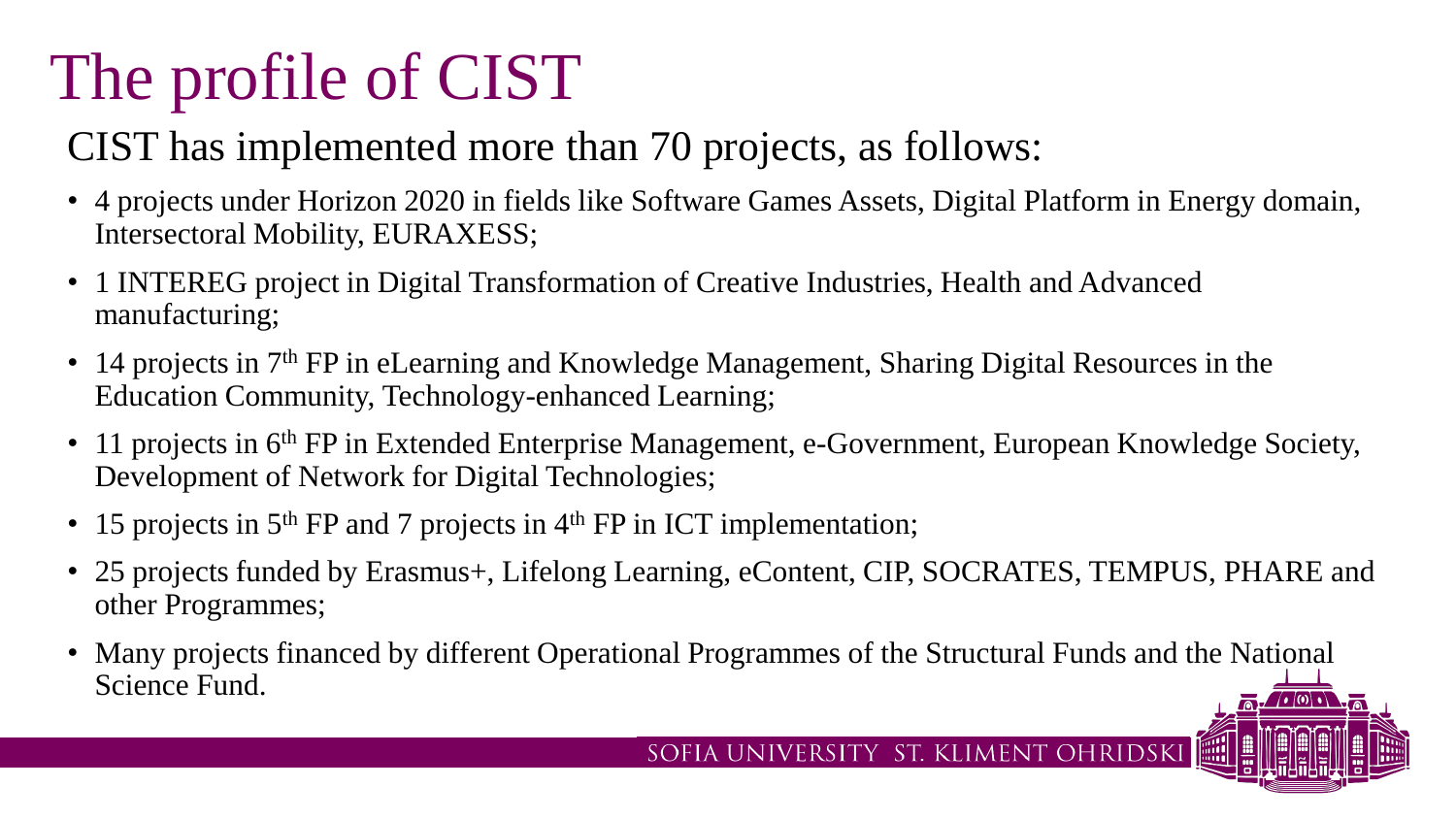## CIST core competences

- CIST consists of a team of highly qualified professionals with knowledge and expertise in:
	- Electronics, Photonics, Embedded Systems, Computing, Robotics, Big Data, Network Technologies and Systems with a focus on Digital Transformation in Industry;
	- CIST activities aim at strengthening the capacity of start-ups and SMEs for digital entrepreneurship and embrace innovation;
	- In particular, CIST staff members have significant accomplishments through implementation of projects in E-learning Technologies, Internet of Things, Smart Systems and Healthy Living.

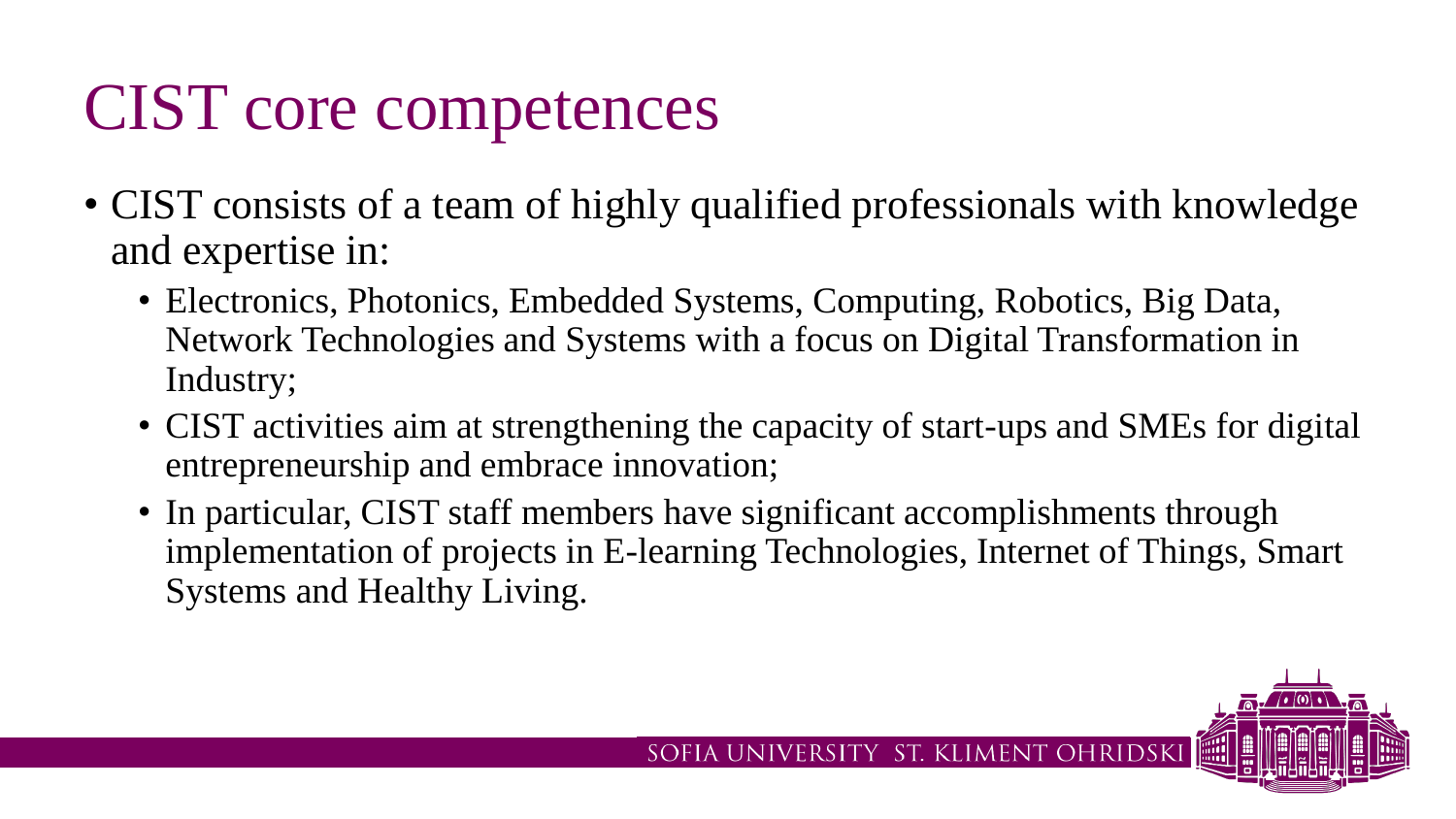## CIST role as a NEM ambassador

- Build strong human capacity and research infrastructure in ICT:
	- Sofia University hosts the recently started large scale infrastructure project UNITE (building a national research hub - Centre of Excellence in IST);
- Promote DIGITAL TRANSFORMATION in media and creative sectors by introducing new business models and business model innovations;
- Raise awareness about NEM among key stakeholders and communities:
	- through EURAXESS networks, industry and SMEs networks and among other NGO and public authorities interested groups;

SOFIA UNIVERSITY ST. KLIMENT OHRIDSKI

- Involve students from Master of Science programs:
	- e-learning (Faculty of Mathematics and Informatics);
	- New media design (Faculty of Journalism and Mass Communication);